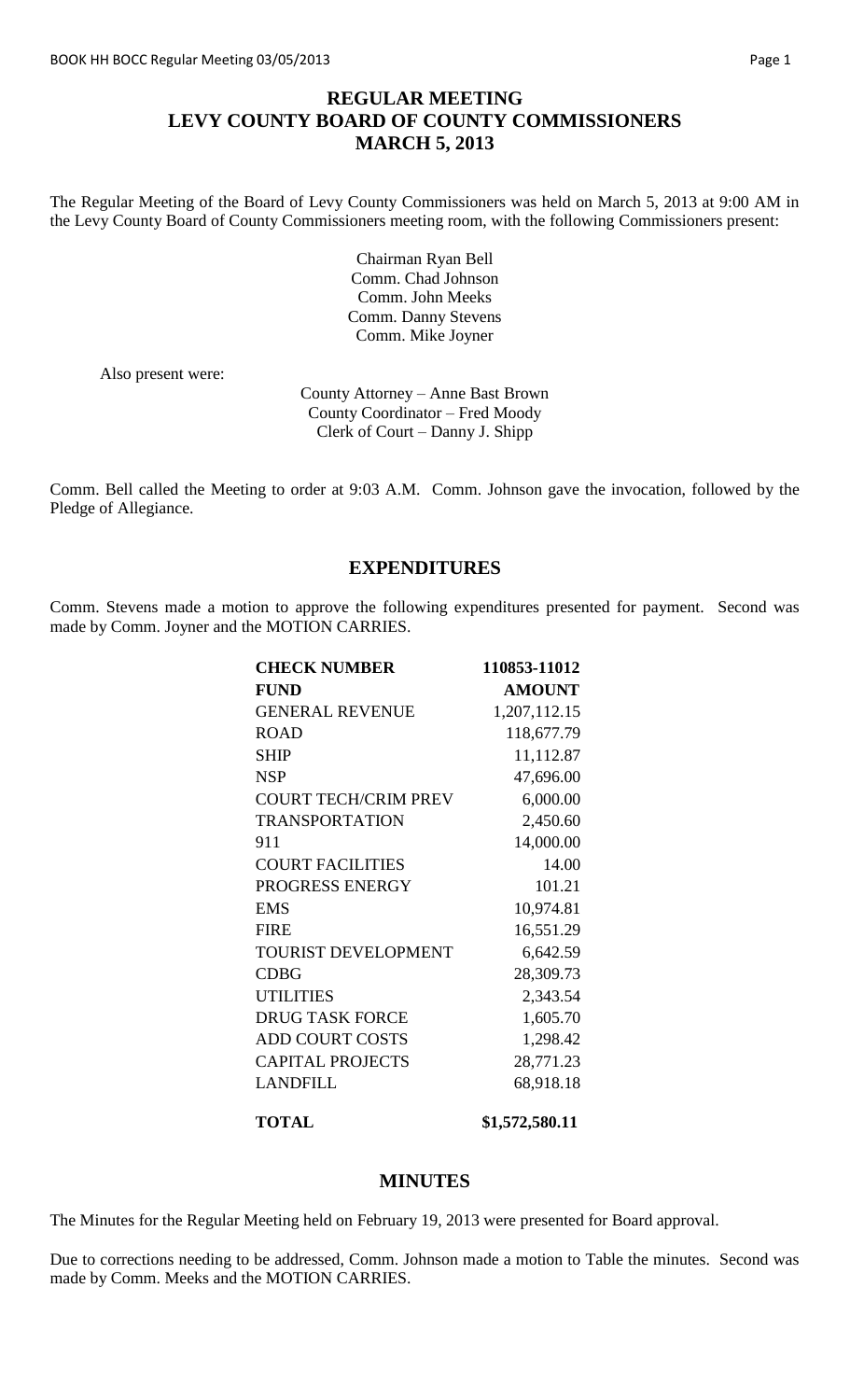### **VETERANS ADVOCATE FOUNDATION OF AMERICA**

David J. Elliott, National Director

Introduction of V.A.F and a brief description of services to the community. -Not Present-

### **DEPARTMENT REPORTS**

### **COUNTY COORDINATOR**

Fred Moody

A. Presenting Letter of Agreement with Nabors, Giblin & Nickerson, P.A. for EMS, Fire Protection, Road Maintenance and Solid Waste Assessment Programs.

Mr. Moody presented a Letter of Agreement with Nabors, Giblin & Nickerson, P.A. for EMS, Fire Protection, Road Maintenance and Solid Waste Assessment Programs for Board approval. Mr. Moody pointed out the rates have not increased for the second consecutive year and will remain at \$35,500.

Comm. Stevens made a motion to approve the Letter of Agreement with Nabors, Giblin & Nickerson, P.A. for EMS, Fire Protection and Solid Waste Assessment Programs with the understanding the fees for the Road Maintenance Program will be discussed at a later date. Second was made by Comm. Joyner and the MOTION CARRIES.

B. Request approval to advertise a Request for Proposal (RFP) soliciting proposals from qualified firms to provide an impact fee study to update its transportation impact fee and develop a fire facilities impact fee for the County.

Mr. Moody requested Board approval to advertise a RFP soliciting proposals from qualified firms to provide an impact fee study to update its transportation impact fee and develop a fire facilities fee for the County.

Comm. Joyner made a motion to approve the request to advertise a RFP soliciting proposals for an impact study fee as requested. Second was made by Comm. Meeks and the MOTION CARRIES.

C. Presenting proposed appointments to the local RESTORE Act Advisory Committee.

Mr. Moody presented proposed appointments to the local RESTORE Act Advisory Committee as follows:

| <b>Levy County Commission Chairman</b>               | Ryan Bell                   |
|------------------------------------------------------|-----------------------------|
| Levy County Board Employee                           | <b>Shenley Neely</b>        |
| Levy County School Board Member                      | Chris Cowart                |
| Higher Education Institution (College or University) | Marilyn Ladner              |
| <b>Aquaculture Industry</b>                          | Leslie Sturmer              |
| <b>Experience in Economic Development Efforts</b>    | David Pieklik               |
| Tourism Industry                                     | Dan Wilson                  |
| At-large Citizen Member                              | <b>Andrew Gude</b>          |
| Workforce Development/Job Creation Industry          | (not selected at this time) |
|                                                      |                             |

Comm. Johnson made a motion to approve the proposed appointments to the local RESTORE Act Advisory Committee as presented contingent upon their acceptance and the appointment by the School Board of Chris Cowart at their meeting. Second was made by Comm. Joyner and the MOTION CARRIES.

D. Request to ratify Resolution 2013-14; A resolution of the Board of County Commissioners of Levy County, Florida, expressing its support that the Designation of the Rural Area of Critical Economic Concern (RACEC) continue to apply to the North Central Florida region incorporating Baker, Bradford, Columbia, Dixie, Gilchrist, Hamilton, Jefferson, Lafayette, Levy, Madison, Putnam, Suwannee, Taylor and Union Counties (including the cities, towns and communities within each); providing support that all Enterprise Zones in these counties and communities continue to exist; providing support for the continuation of all staffing grant funding for the North Florida Economic Development Partnership (NFEDP) through funds appropriated by the Florida Legislature and administered through the State of Florida Department of Economic Opportunity; and providing for an effective date.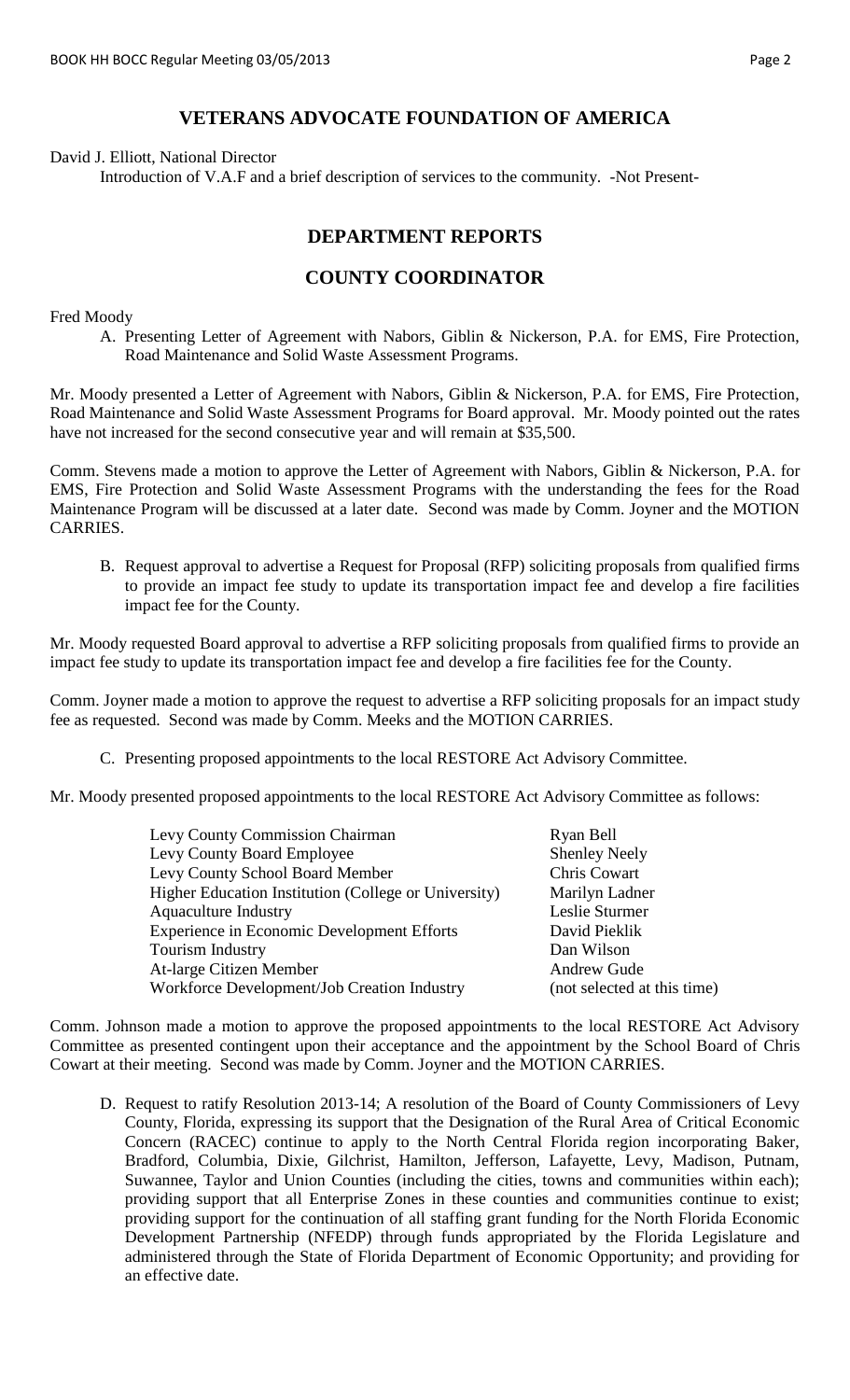Mr. Moody requested ratification of Resolution 2013-14 as stated above. Two letters of support were approved at the last meeting for the North Florida Economic Development Partnership and it has been requested a Resolution be approved to accompany the letters.

Comm. Johnson made a motion to Ratify Resolution 2013-14 as requested. Second was made by Comm. Meeks and the MOTION CARRIES.

E. Request a motion to accept a settlement of the Final Judgment regarding Dorlinda Gilham (Case# 38-2011 CF 635A) in the amount of \$6,764.98. This amount represents court costs and interest of \$888.78, jail fees and interest of \$5,876.20.

Mr. Moody requested the Board accept a settlement of the Final Judgment regarding Dorlinda Gilham (Case # 38-2011 CF 635A). A Partial Satisfaction of Judgment has been prepared by Atty. Brown accepting the amount of \$5,876.20 for jail fees. There are fees due to the Clerk of Court which cannot be negotiated in the amount of \$888.78, which consists of \$847 in Fines and \$41.78 in interest.

Comm. Meeks made a motion to accept the Settlement and approve the Partial Satisfaction of Judgement as presented acknowledging the amount offered and accepted by the Clerk of Court which represents the nonegotiable fine amount and interest. Second was made by Comm. Joyner and the MOTION CARRIES.

F. Direction for conducting a workshop amending the hours for the sale of alcohol; time and location.

Mr. Moody requested direction from the Board for a time and location to conduct a workshop amending the hours for the sale of alcohol in the County. The workshop scheduled for today had been canceled due to public concern of the time the workshop was scheduled.

After discussion, the Commissioners agreed to put this item on the Agenda for April  $2<sup>nd</sup>$ . At this time, the Board will decide if a Workshop and then a Hearing or if just a Hearing will be necessary.

Mr. Rutter, owner of Sun-Ray and Jill, Manager of Willards Restaurant & Lounge spoke to the Board stating they are in favor of the extended hours to serve alcohol.

Marie Strange stated her concerns of the time of day if a Public Hearing is to be set.

# **NON-AGENDA ITEM**

Mr. Moody requested the Board hear a non-agenda item.

Comm. Meeks made a motion to hear a non-agenda item. Second was made by Comm. Joyner and the MOTION CARRIES. Comm. Johnson votes NO.

Jacqueline Martin presented to the Board a list of applicants for the Director position at Building & Zoning and requested a date and time for interviews.

The Commissioners agreed to conduct interviews of the three (3) applicants meeting the minimum requirements on March  $7<sup>th</sup>$ , beginning at 9:30 A.M.

# **CORRESPONDENCE**

Karen Blackburn

Withlacoochee Regional Planning Council is requesting approval of the appointment of Heather Davis as Alternate to serve in the Division of Vocational Rehabilitation category on the Levy County Transportation Disadvantaged Local Coordinating Board.

Mrs. Martin requested on behalf of Mrs. Blackburn approval of the appointment of Heather Davis as alternate to serve in the Division of Vocational Rehabilitation category on the Levy County Transportation Disadvantaged Local Coordinating Board as requested by the Withlacoochee Regional Planning Council.

Comm. Stevens made a motion to approve Heather Davis as alternate to serve in the Division of Vocational Rehabilitation category on the Levy County Transportation Disadvantaged Local Coordinating Board as requested. Second was made by Comm. Johnson and the MOTION CARRIES.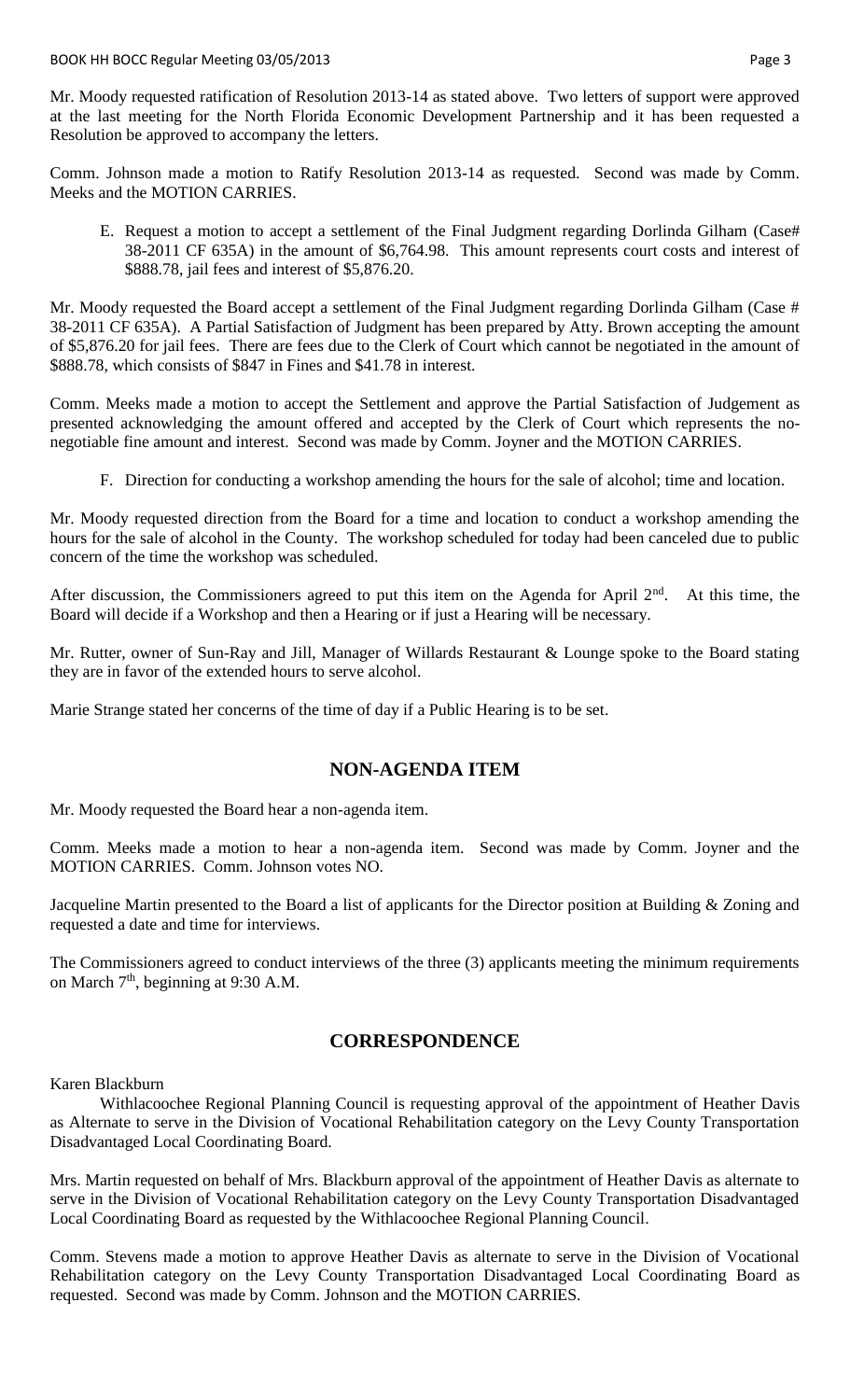### **PUBLIC COMMENT**

Dana Sheffield spoke to the Board regarding the settlement of the Final Judgement item spoken of earlier in the meeting. He asked what amount of the jail fees sent to Judgement are collected.

Mr. Shipp responded it was a small amount actually collected on this type of fee.

### **SHIP**

Shenley Neely, Planning Director Request a motion to approve Subordination Agreement for Barbara K. Leathers – PS #457.

Ms. Neely requested Board approval of the Subordination Agreement for Barbara K. Leathers – PS #457. Ms. Shenley stated this is a SHIP participant refinancing her home to take advantage of a lower interest rate. The refinancing bank is requesting the County remain as the second mortgage-holder.

Comm. Meeks made a motion to approve the Subordination Agreement for Barbara K. Leathers – PS # 457 as requested. Second was made by Comm. Johnson and the MOTION CARRIES.

### **PUBLIC SAFETY**

David Knowles, Director

Request the adoption of Resolution 2013-13 authorizing an employee firefighter training program; authorizing the County Coordinator, or his designee to execute firefighter Memoranda of Understanding on behalf of the County; to implement such program.

Mr. Knowles requested Board adoption of Resolution 2013-13 authorizing an employee firefighter training program; authorizing the County Coordinator, or his designee to execute firefighter Memoranda of Understanding on behalf of the County; to implement such program.

Comm. Stevens made a motion to approve Resolution 2013-13 as requested. Second was made by Comm. Joyner and the MOTION CARRIES.

Mr. Knowles also informed the Board of the Public Relations item from the Public Relations Grant on display in the lobby.

### **ROAD**

Bruce Greenlee, Administrative Road Superintendent

A. Request permission to purchase a backhoe.

Mr. Greenlee requested Board approval to seek bids for the purchase of a backhoe for the Road Department.

Comm. Stevens made a motion to approve the request to seek bids for the purchase of a backhoe. Second was made by Comm. Johnson and the MOTION CARRIES.

B. Request commission opinion of roads to be considered for applications to the SCRAP, SCOP and CIGP road grants.

Mr. Greenlee requested the Commissioners contact him with roads in need of resurfacing as the time to submit applications to SCRAP, SCOP and CIGP grants is coming up soon.

# **COMMISSIONERS' REPORTS**

Comm. Johnson stated he had received a letter from Lynetta Griner of Usher Land & Timber requesting to be placed on the next agenda regarding a Bill in the House and Senate to do away with the State having tree nurseries. Andrews Nursery in Chiefland would be affected by this decision if approved. She will be requesting Board support to encourage the House and Senate to vote against this Bill.